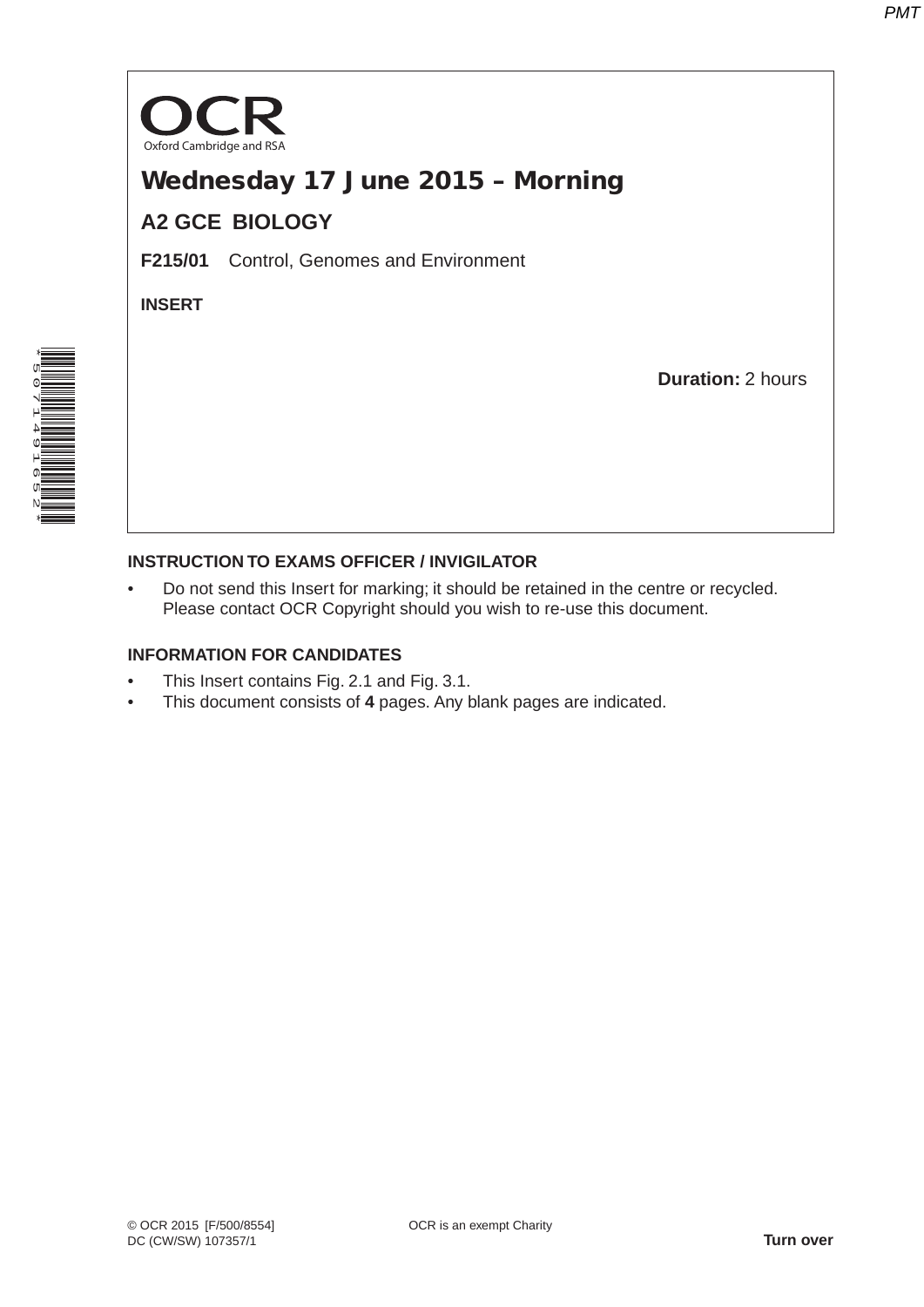2002 2001 ۔<br>2000 -<br>1666 آ 1998 d .<br>166∡  $966V$ ۔<br>966 ہ г ـ<br>166⊄ ً .<br>1993`  $\Box$ ۔<br>766⊾ г .<br>166µ d س<br>1990 ً 1989 .<br>886↓ estimated number of live elk (in some years no data obtained)  $20000$ <sup>-</sup>  $\Box$  estimated number of live elk (in some years no data obtained) .<br>⊻967 ً ۔<br>986 ا ۔<br>986ء .<br>196∦ year 1983 1982 1981 1980 number of elk shot legally by hunters number of elk shot legally by hunters .<br>16∠6 آ г .<br>8∠6↓  $L26L$ .<br>9∠6↓ 1975 -<br>16∡† d .<br>16⊥3 ً 1972  $LL6L$ D 1970 d 1969 ـ<br>1996 -**Key:** ـ<br>196∦ .<br>996 ا ۔<br>996ء  $1 - 0004$ 2000<sup>-</sup> 6000 20000 18 000 16 000 14 000 12 000 10000 8000  $\circ$ number of elk

**Fig. 2.1**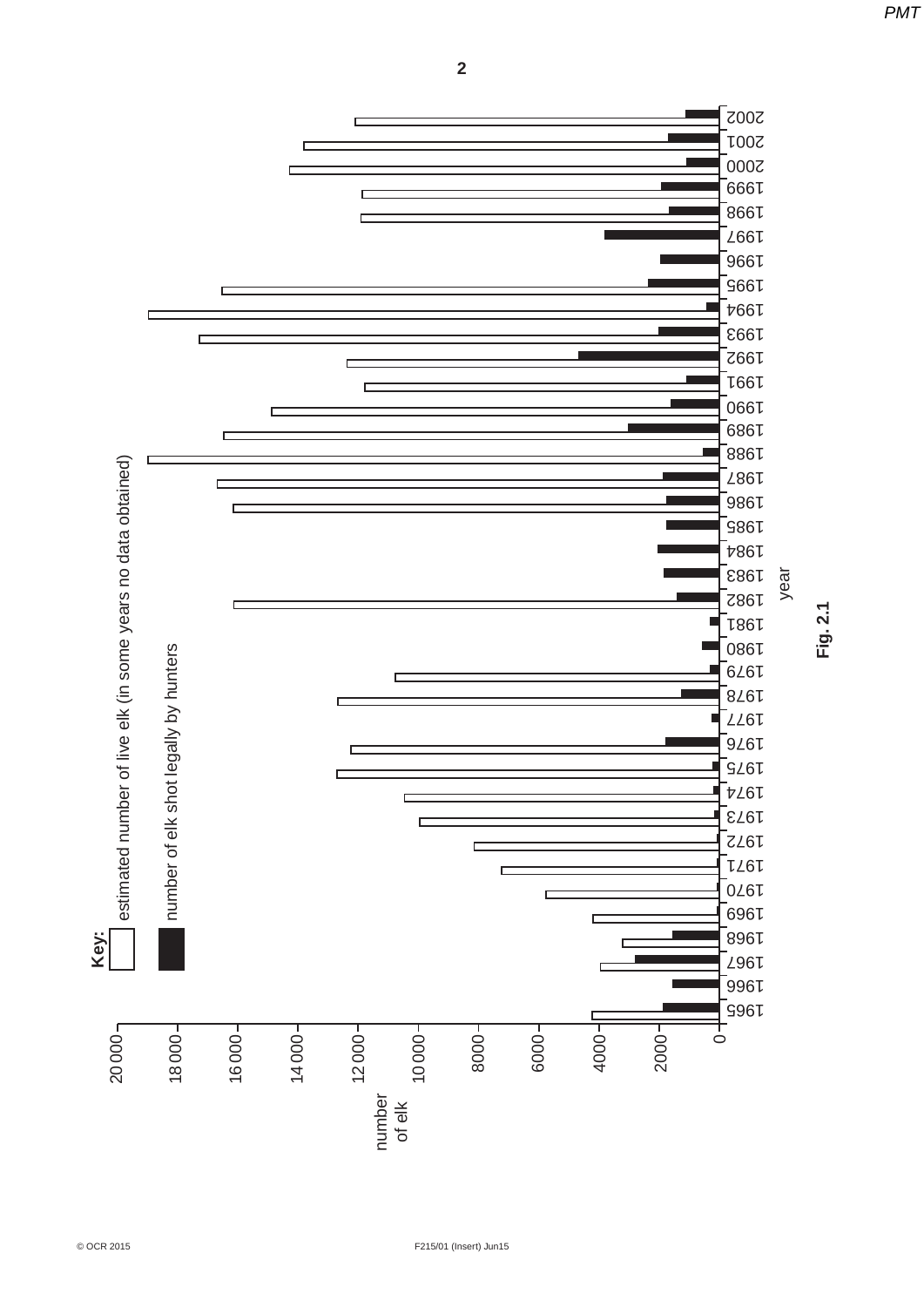*PMT*